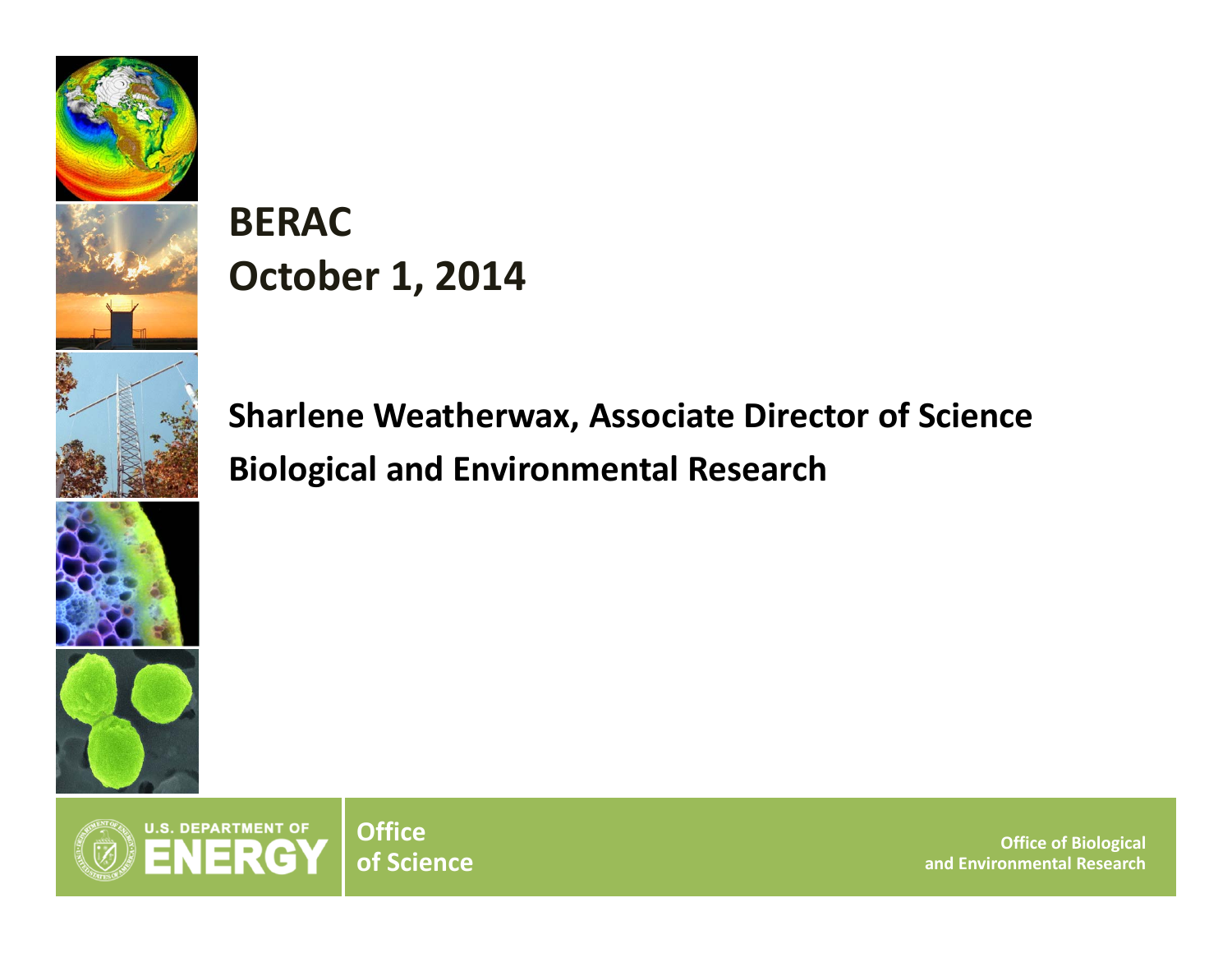

### **DEPARTMENT OF ENERGY**



2**BERAC**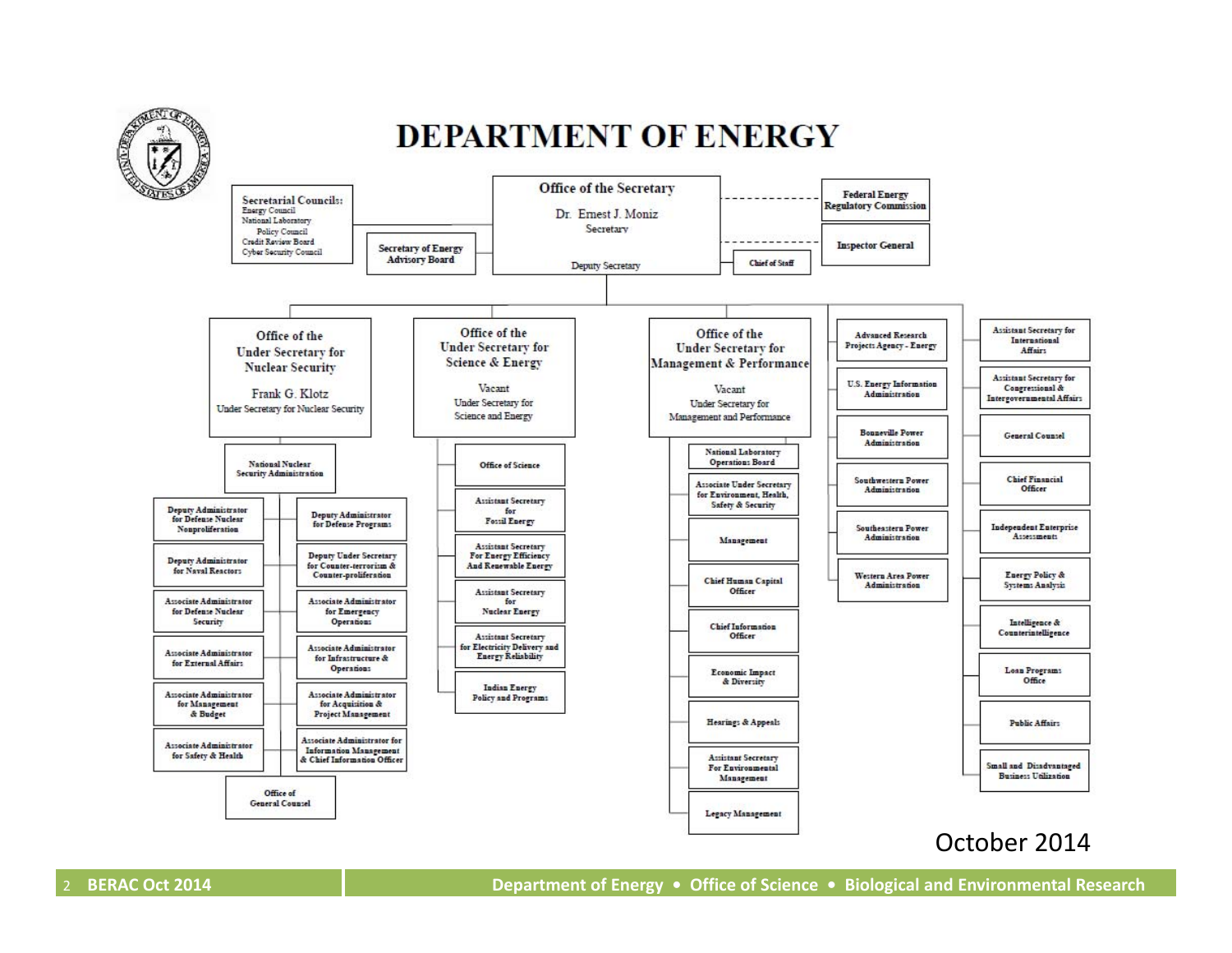## BER FY 2015 status

(\$ in thousands)

|                                      | <b>FY 2014</b> | <b>FY 2015</b>                       | <b>FY 2015</b>    | <b>FY 2015</b>     | <b>FY 2015</b>                                                   |
|--------------------------------------|----------------|--------------------------------------|-------------------|--------------------|------------------------------------------------------------------|
|                                      | <b>Enacted</b> | <b>President's</b><br><b>Request</b> | <b>House Mark</b> | <b>Senate Mark</b> | <b>Continuing</b><br>resolution<br>through<br><b>December 11</b> |
| <b>Biological Systems</b><br>Science | \$303,520      | \$299,892                            | \$290,488         | \$299,892          |                                                                  |
| Research                             | \$218,387      | \$215,497                            | \$210,988         | \$215,497          |                                                                  |
| <b>Facilities</b>                    | \$85,133       | \$84,395                             | \$79,500          | \$84,395           |                                                                  |
| <b>Climate and</b>                   |                |                                      |                   |                    |                                                                  |
| Environmental<br>Sciences            | \$290,090      | \$328,108                            | \$249,512         | \$327,641          |                                                                  |
| Research                             | \$170,352      | \$209,178                            | \$143,690         | \$208,711          |                                                                  |
| <b>Facilities</b>                    | \$119,738      | \$118,930                            | \$105,822         | \$118,930          |                                                                  |
| <b>BER Total</b>                     | \$593,610      | \$628,000                            | \$540,000         | \$627,533          | \$120,226                                                        |

SBIR/STTR included in the 2015 Research lines. 2014 SBIR/STTR totals <sup>~</sup> \$16M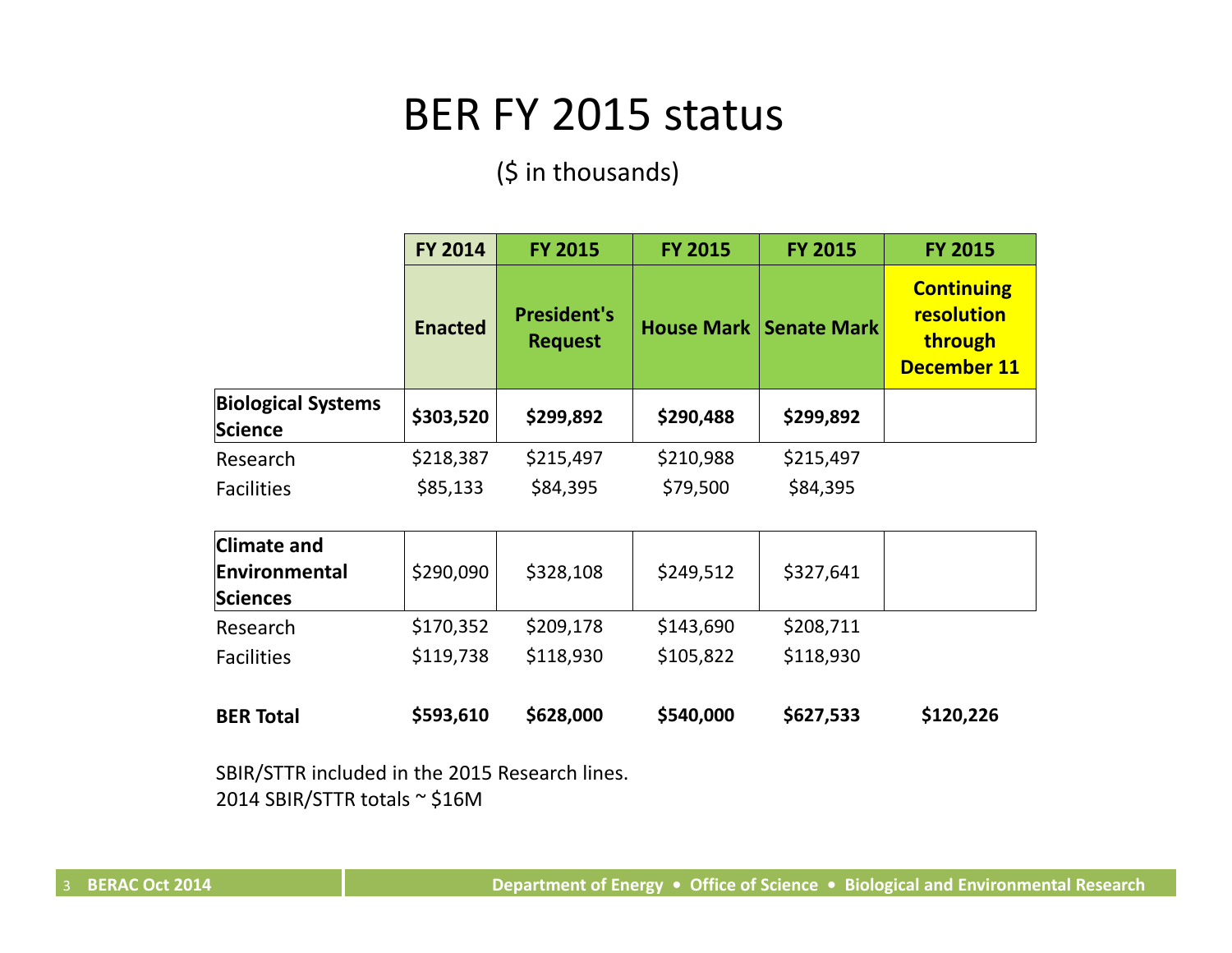## Personnel – Goodbye!



Wanda Ferrell, CESD



Jay Fitzgerald, AAAS Fellow, BSSD



John Houghton, BSSD

C Oct 2014 C Oct 2014 C Oct 2014 C Department of Energy • Office of Science • Biological and Environmental Research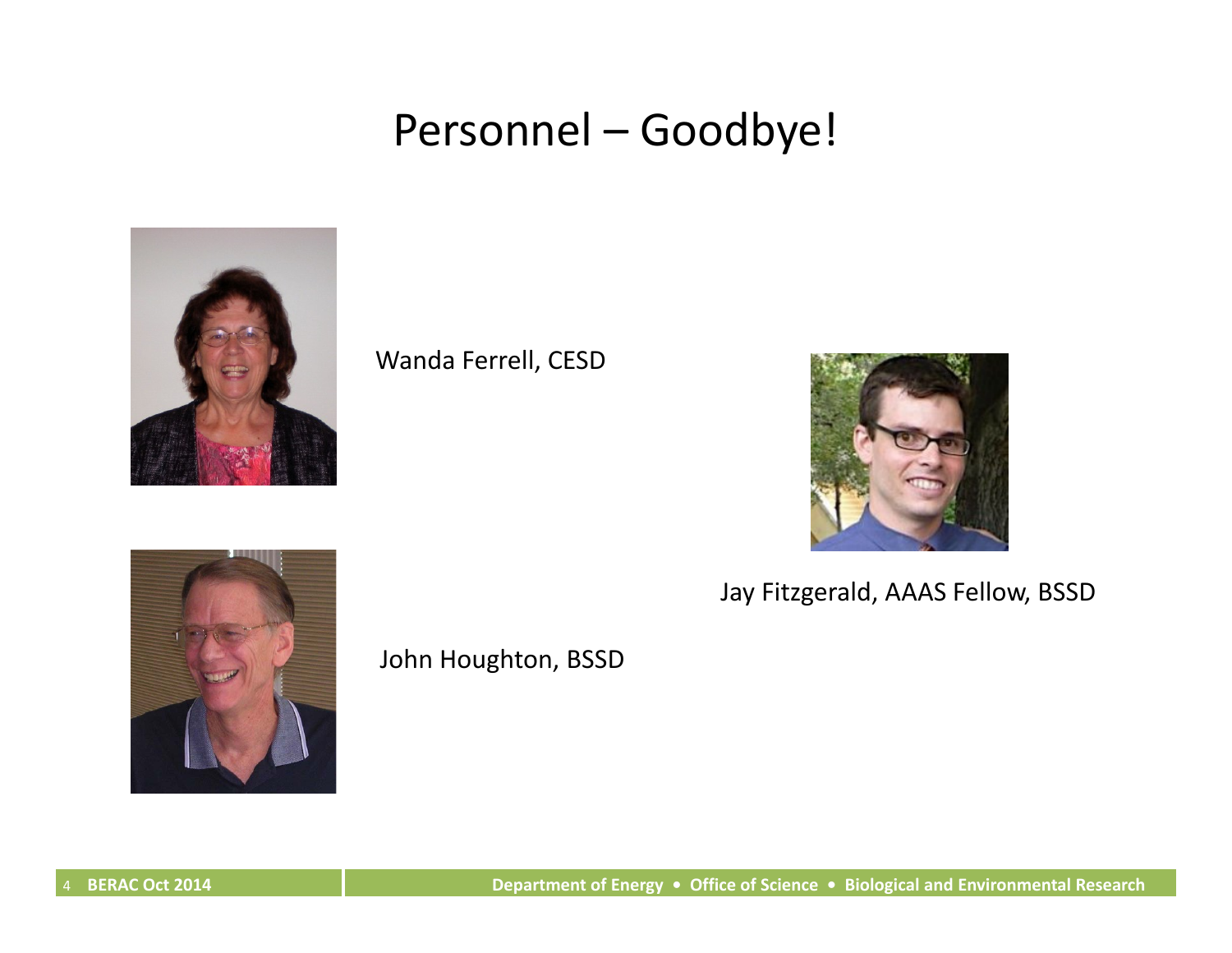## Personnel – Welcome!



Shaima Nasiri, Program Manager, CESD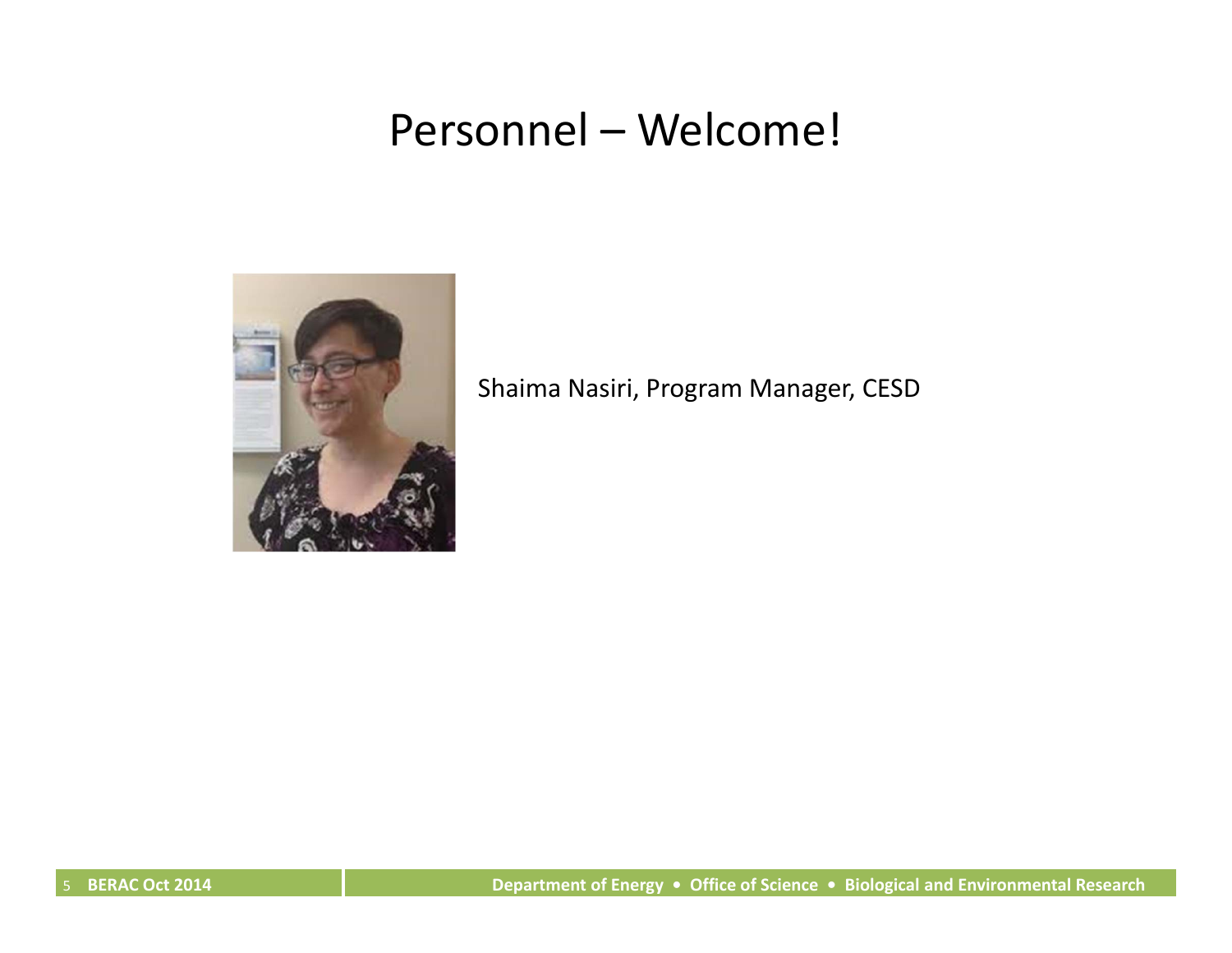# **Congratulations!**

#### **BERAC Members**

- $\bullet$ **Janet Braam** ‐ American Society of Plant Biology Fellow Award
- **Sabeeha Merchant** Fellow of the American Academy of Arts and Sciences
- **Gary Stacey –**University of Missouri Curators' Professor
- **Judy Wall** Southeastern Conference Faculty Achievement Award
- **Huimin Zhang** 2014 Gaden Award from the American Chemical Society

#### **BER PI's**

- 2014 MacArthur Fellow Tami Bond (UIUC)
- 2014 American Geophysical Union Fellows ‐ Peter Santschi (Texas A&M), Beverly Law (Oregon State), Ralph Keeling (Scripps), Qiang Fu (U of Washington), Zhanqing Li (U of Maryland), Luisa Molina (MIT), Gerald Meehl (NCAR)
- Elected to the National Academy of Sciences—Kenneth Keegstra (Mich State U), Jim Dumesic (U Wisc), Jerry Melillo (Marine Biol Lab),
- DOE 2013 Lawrence Award Adam Arkin (LBNL)
- 2014 Eni Award Renewable Energy Prize—Jay Keasling (LBNL)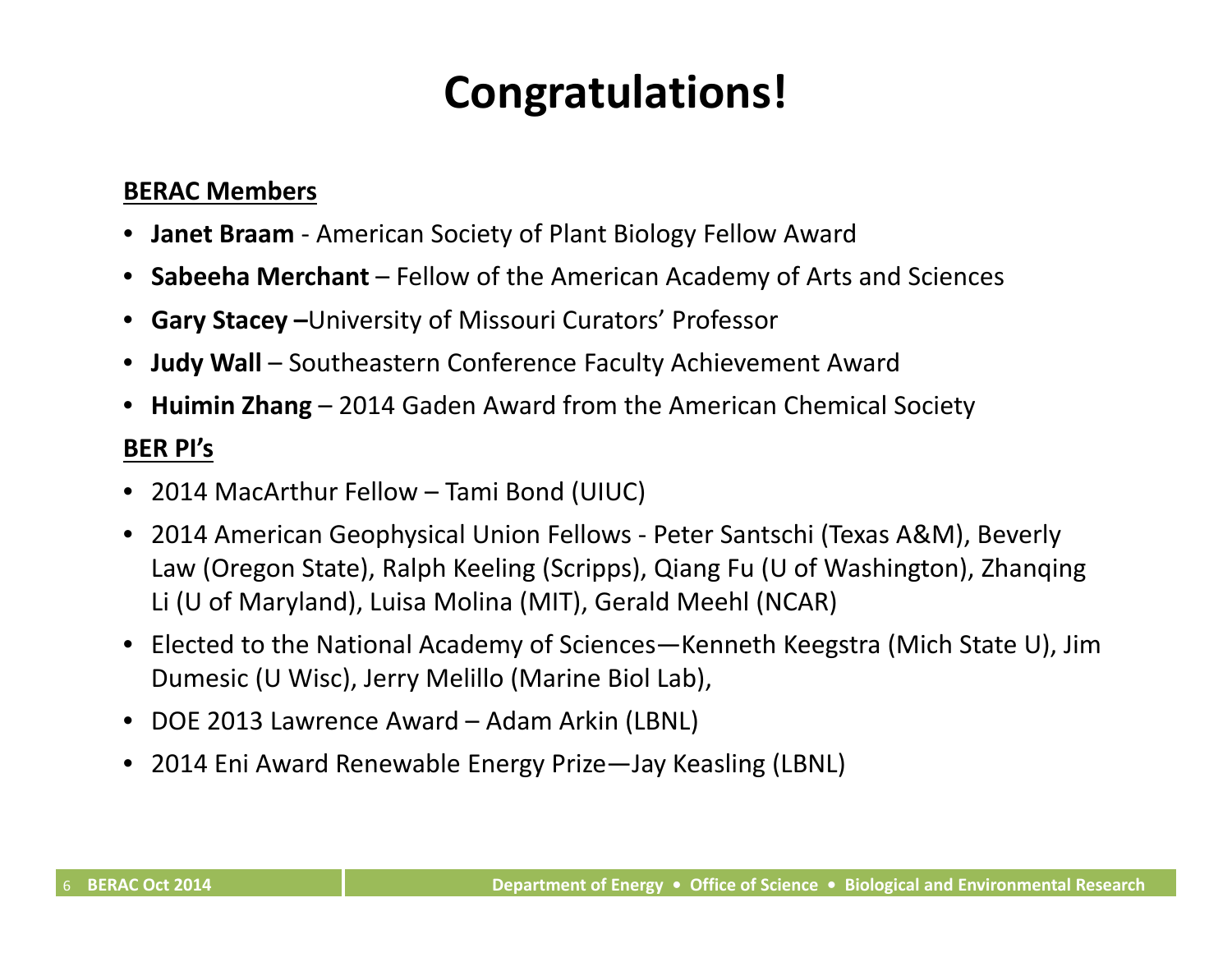

### **Congratulations National Lab R&D 100 Awards Winners!**

*DOE Labs won 31 of 100 awards in 2014*

- •ANL – 3
- BNL 1 award
- INL 2
- •LBNL – 3
- LLNL 4
- $LANL 2$  awards
- NREL  $-2$  award
- ORNL 8 awards
- PNNL  $-$  3 award
- $SNL 3$  awards

### BER‐related awards

- •● LBNL - Tissue specific cell wall engineering for biofuels – http://www.rdmag.com/award‐winners/2014/08/efficient‐bioengineering
- •● LBNL - Computational platform for 3D cell culture – http://www.rdmag.com/award‐winners/2014/08/closer‐look‐3‐d‐cell‐cultures
- •● LBNL - Multiplex Chemotyping Microarray performs rapid chemical analyses of prospective biofuel crops and microbial communities ‐ http://www.rdmag.com/award‐winners/2014/08/microarray‐complex‐ chemotyping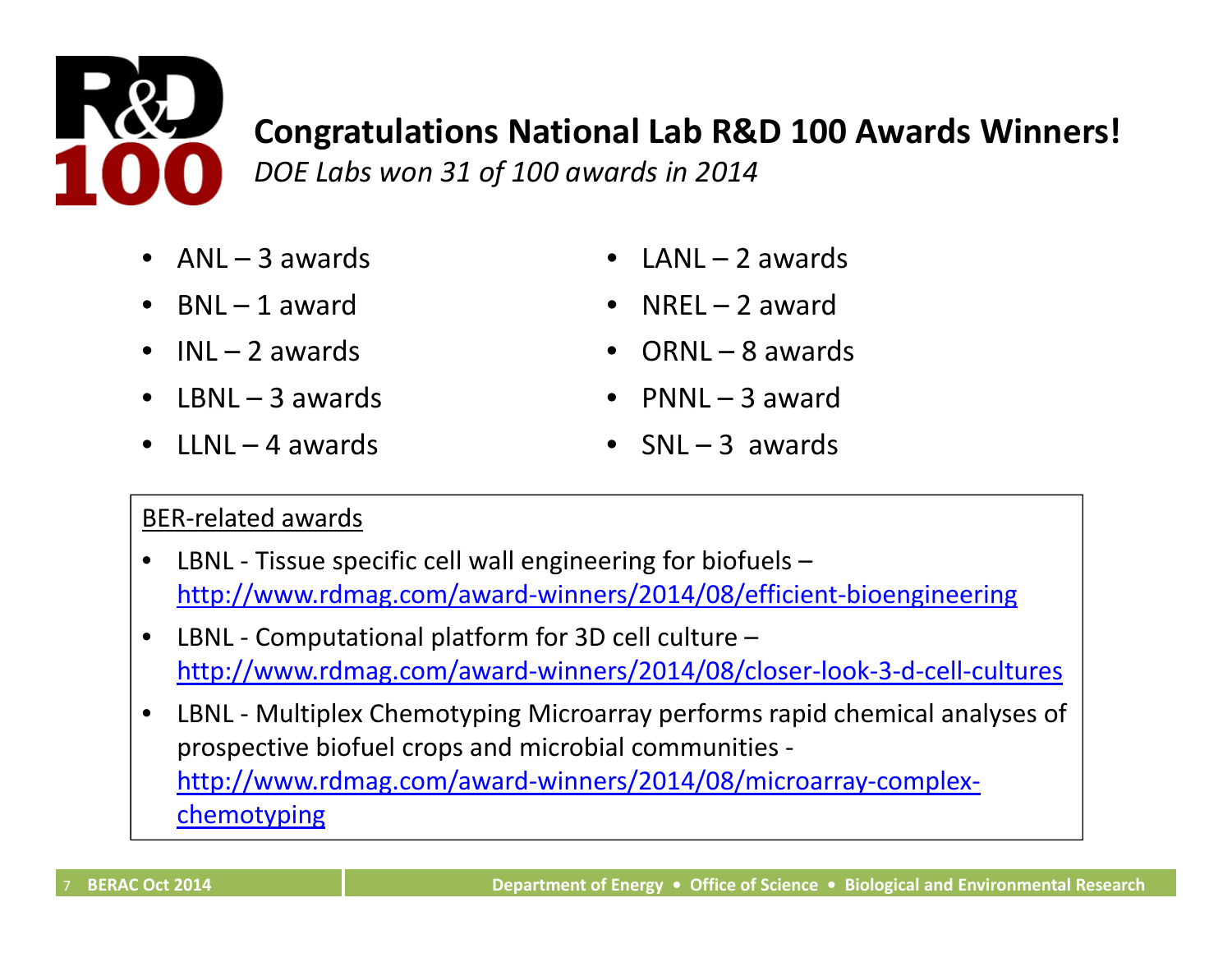### Digital Data Update

Public Access Gateway for Energy and Science (PAGES)

PAGES ‐ a web‐based portal that will provide free public access to accepted peer‐reviewed manuscripts or published scientific journal articles within 12 months of publication.

PAGES will include access to DOE‐funded authors' accepted manuscripts hosted primarily by the Energy Department's National Labs and grantee institutions, in addition to the public access offerings of publishers.

[http://www.osti.gov/pages/](http://www.osti.gov/pages)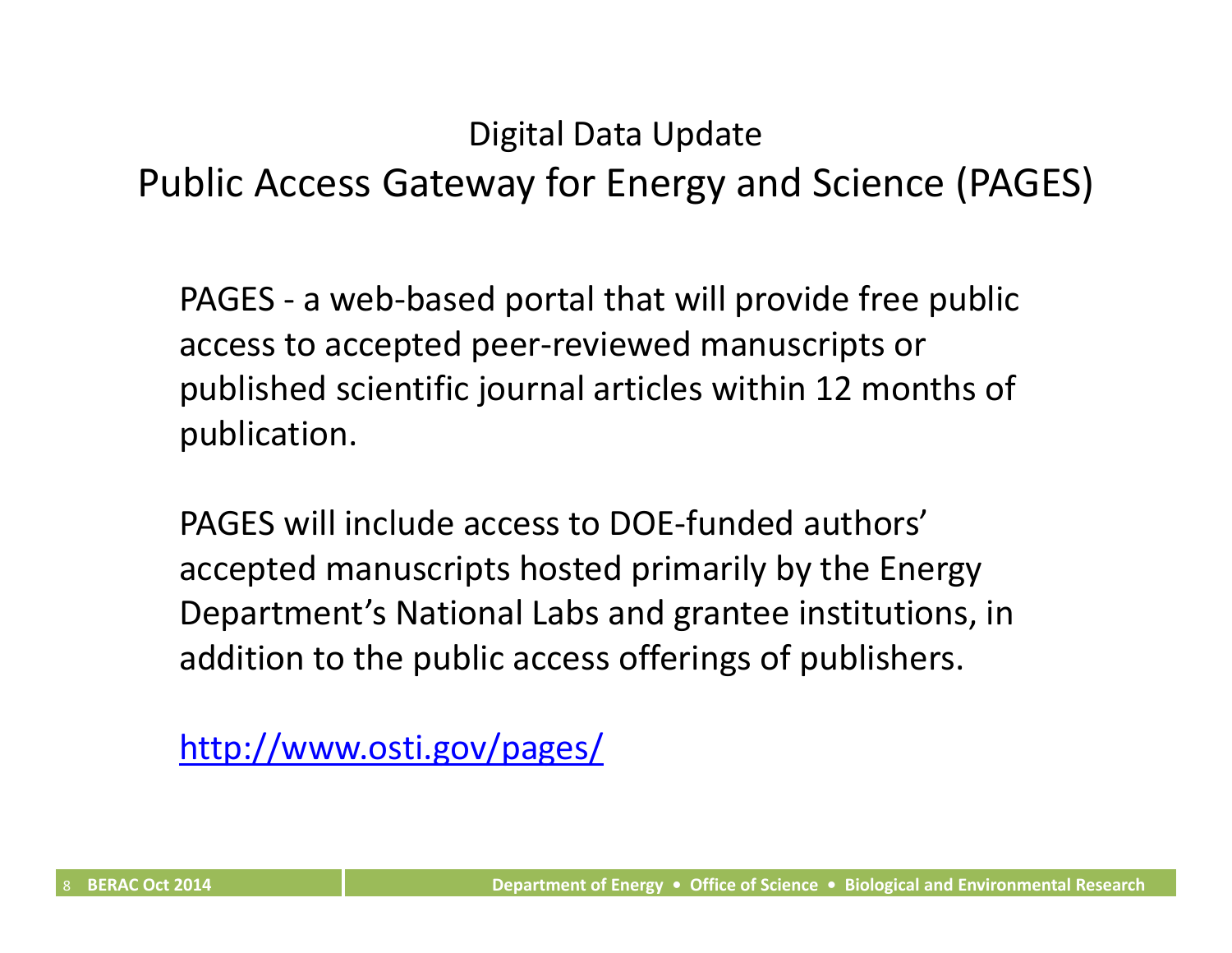## Digital Data Update Office of Science Digital Data Plan goes live October 1

All proposals for research funding submitted to the Office of Science are now required to include <sup>a</sup> Data Management Plan that describes whether and how the digital research data generated in the course of the proposed research will be shared and preserved.

#### **Table of Contents on SC Data Management Website**

- •Principles
- •Requirements
- $\bullet$ Additional Guidance (including suggested elements for DMP)
- $\bullet$ Additional Requirements & Guidance from SC program Offices (BER has more)
- $\bullet$ • Information about Data Management Resources at SC user Facilities
- •Glossary
- •FAQs
- •References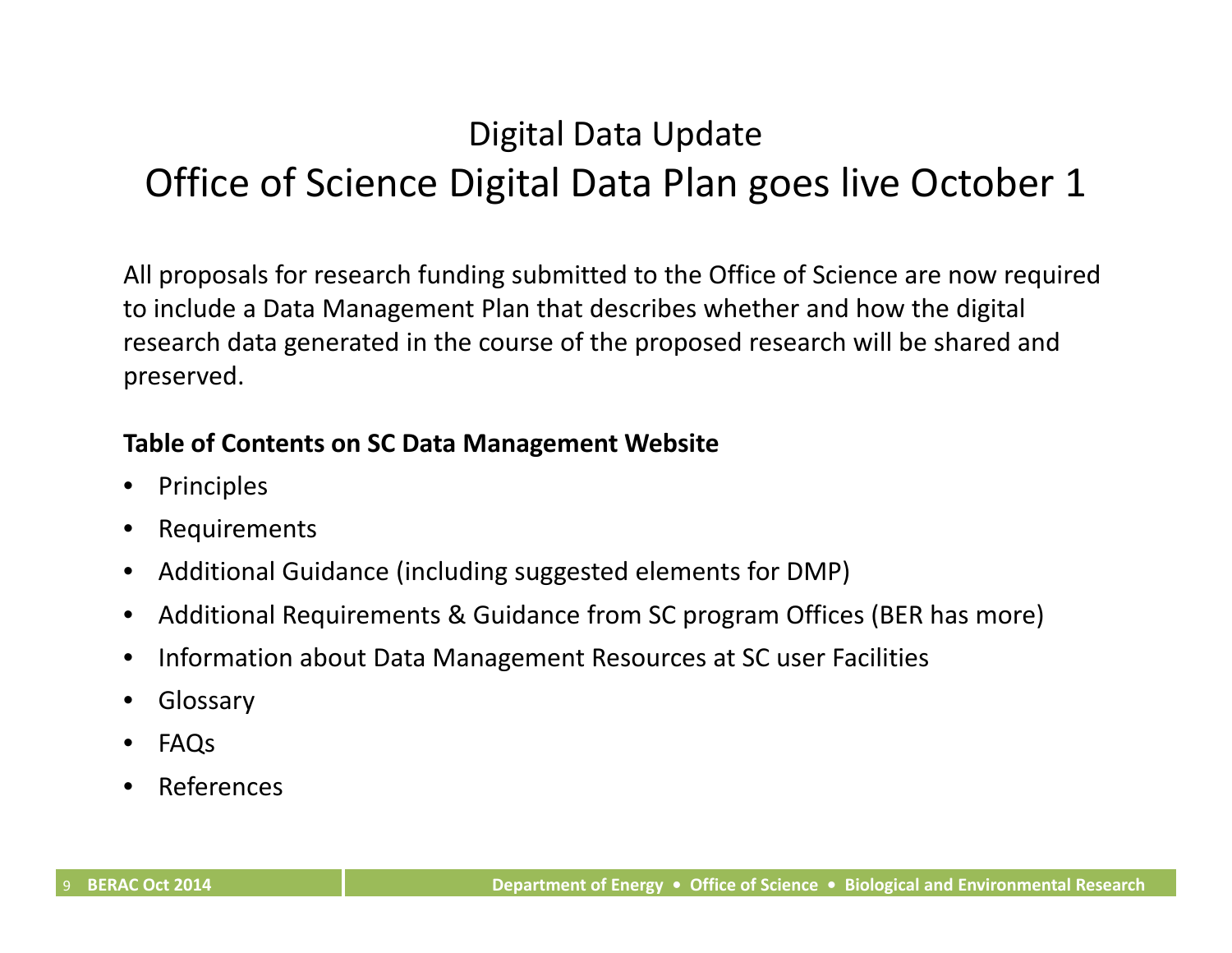## SC Digital Data Plan

### **All proposals submitted to the Office of Science for research funding must include a Data Management Plan (DMP) that addresses the following requirements:**

- $\bullet$  DMPs should describe whether and how data generated in the course of the proposed research will be shared and preserved. At <sup>a</sup> minimum, DMPs must describe how data sharing and preservation will enable <u>validation</u> of results, or how results could be validated if data are not shared or preserved.
- $\bullet$  DMPs should provide <sup>a</sup> plan for making all research data displayed in publications resulting from the proposed research open, machine‐readable, and digitally accessible to the public at the time of publication.
- $\bullet$  DMPs should consult and reference available information about data management resources to be used in the course of the proposed research.
- $\bullet$ • DMPs must protect confidentiality, personal privacy, **Personally Identifiable** Information, and U.S. national, homeland, and economic security; recognize proprietary interests, business confidential information, and intellectual property rights; avoid significant negative impact on innovation, and U.S. competitiveness.

[http://science.energy.gov/funding](http://science.energy.gov/funding-opportunities/digital-data-management/#Principles)‐opportunities/digital‐data‐management/#Principles